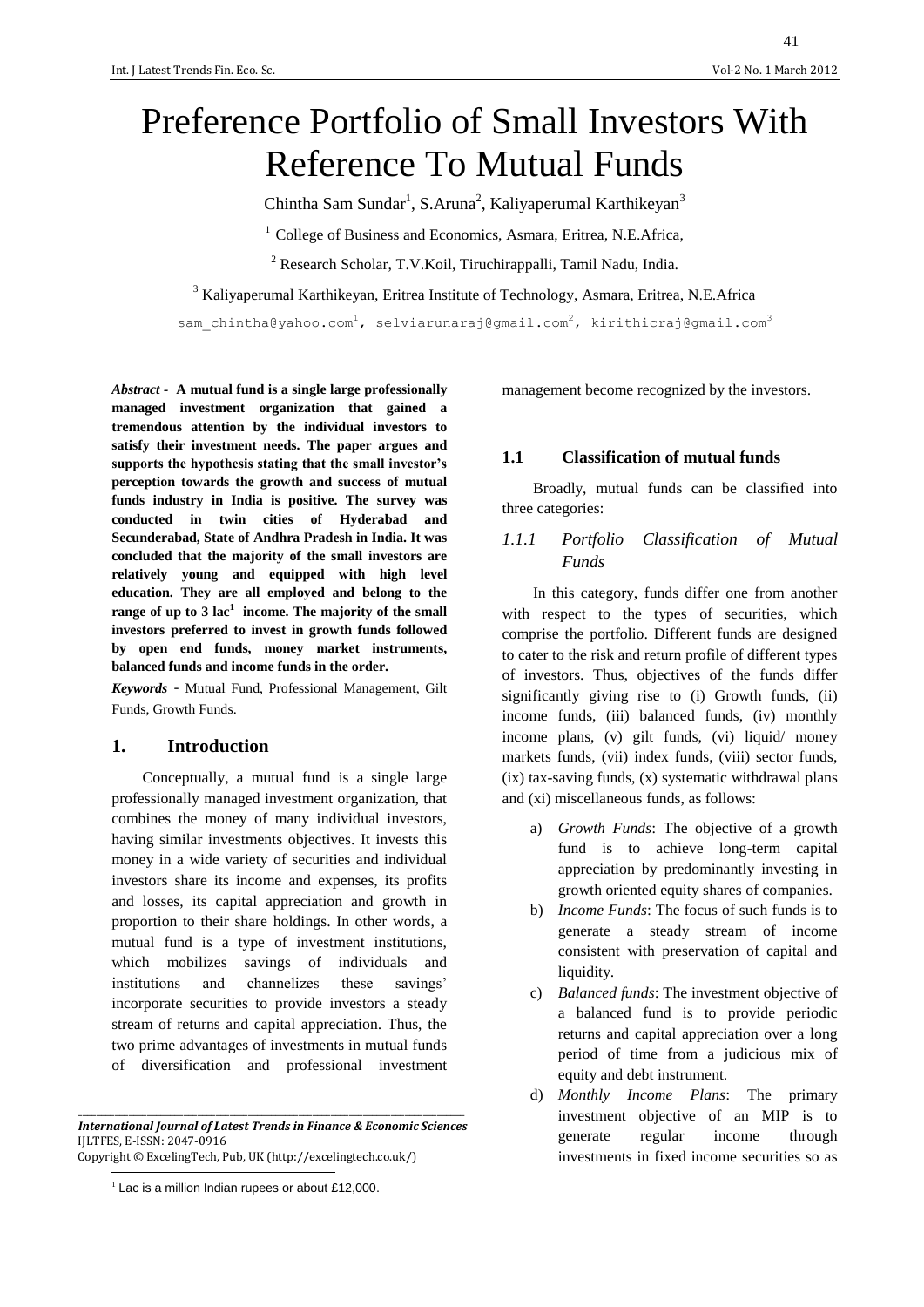to make monthly payment or distribution to its unit holders.

- e) *Gilt Funds*: A Guilt Fund seeks to provide investors current income consistent with a portfolio invested in securities created and issued by the central government and/ are the state governments.
- f) *Liquid / Money Market Funds*: The investment objective of such funds is to generate income and capital appreciation by investing 100 per cent of the corpus in a diversified portfolio and debt and money market securities.
- g) *Index Fund*: The primary investment objective of index funds is to is to invest in companies whose securities are included in a stock market index for e.g. S&P CNX Nifty Index.
- h) *Sector Funds*: A sector Fund is devoted to investing in a single or a group of industries.
- i) *Tax-saving Funds*: In India, The tax-saving funds are launched in the nature of Equity Linked savings scheme (ELSS).
- j) *Miscellaneous funds*: A Mutual fund may designed a fund to meet the specific needs of different segments of society like children, senior citizens, girl child, retired people etc.

## *1.1.2 Functional Classification of Mutual Funds*

On the basic of Functional classification of Mutual Funds, they may be classified in to open ended or closed-ended.

- a) *Open-end Funds*: An open end fund offers units for sale on a continuous basis without specifying any duration for redemption and always stands ready to buy units issued by it at any time at a repurchase price.
- b) *Closed-End Funds*: Closed-end Funds has a definite target amount, a fixed period of subscription and a fixed number of units that can be offered to the investors.

## *1.1.3 Geographical Classification of Mutual Funds*

Mutual Funds that operate within the Countries' boundaries by mobilizing savings of their citizens within the country are called domestic Mutual Funds.

## **1.2 Benefits of mutual funds**

An investment in mutual Funds offers several benefits to investors. Some of them are:

- a) *Professional Management*: Investment in stock markets requires a thorough understanding of the markets, analysis of performance of the markets, analysis of performance of companies, industries and the economy as a whole which a lay investor may not be able to do on his own.
- b) *Diversification*: Mutual funds are able to reduce risk of a portfolio by investing in a large number of companies across a broad cross section of industries and sectors.
- c) *Easy Administration*: By investing in a mutual Fund an investor is able to avoid large amount of paper work and the problems associated with bad deliveries, delayed payments and follow up with brokers and companies.
- d) *Higher Return Potential*: Over a medium to long-term period, mutual funds have the potential to provide a better return then what an average investor could earn on his own as they invest in a diversified basket of selected securities.
- e) *Comparatively Low Costs*: Mutual Funds are a relatively less expensive way to invest compared to directly investing in the capital markets because the benefits of the scale in brokerage, custodial and other fees translate in to lower costs to investors*.*
- f) *Easy Liquidity*: In an open-end scheme, an investor gets the money back promptly at net asset value (NAV) related prices from a mutual Fund.
- g) *Transparency*: An investor gets regular information on the value of his investment in addition to disclosure on the specific investments made by his scheme, the proportion invested in each class of assets and the fund managers' investment strategy and outlook.
- h) *Flexibility*: Through future such as regular investment plans, regular withdrawal plans and dividend reinvestment plans, an investor can systematically invest or with draw funds according to his needs and convenience.
- i) *Affordability*: An investor individually may not have sufficient funds to invest in the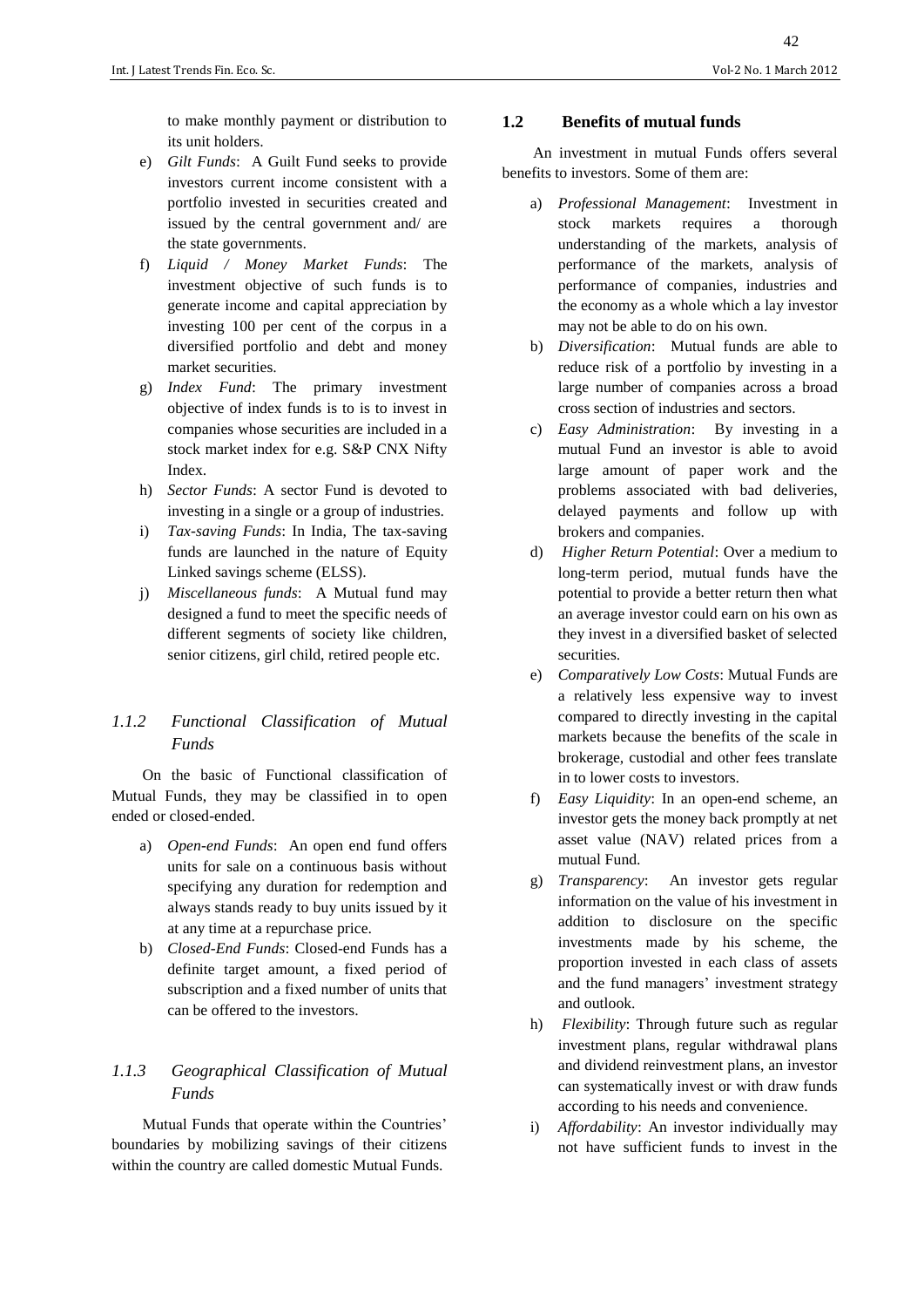shares of blue-chip companies as they are highly priced.

j) *Operate in a Legal frame work*: All Mutual funds are required to be registered to be SEBI<sup>2</sup> and they function within the provision of SEBI (Mutual Funds) Regulations, 1996.

#### **2. Results and Analysis**

The data used are primary data. Table 1 refers to the distribution of the small investor respondents by their age. It is observed that the majority of the respondents (51.3 percent) are found in the age range of 31-50 years followed by 30 percent in the range of up to 30 years, and 18.3 percent in the range of above 50 years. Thus, the majority of the small investors are found to be relatively young.

#### **Table 1. Age**

| Age        | <b>Frequency</b> | <b>Percent</b> | <b>Cumulative</b> |
|------------|------------------|----------------|-------------------|
|            |                  |                | <b>Percent</b>    |
| Up to $30$ | 24               | 30.0           | 30.0              |
| $31 - 50$  | 41               | 51.2           | 81.2              |
| Above 50   | 15               | 18.8           | 100.0             |
| Total      | 80               | 100.0          |                   |



Table 2 refers to the distribution of the small investor respondents by their education. It is observed that 42.5 percent of the small investors are equipped with under graduation and 57.5 percent respondents are equipped with post graduation education. Thus, majority of the respondents are well educated.

**Table 2. Education**

| <b>Education</b>  | Frequency | <b>Percent</b> | <b>Cumulative</b><br>Percent |
|-------------------|-----------|----------------|------------------------------|
| Under<br>Graduate | 34        | 42.5           | 42.5                         |
| Post<br>Graduate  | 46        | 57.5           | 100.0                        |



Table 3 refers to the distribution of the small investor respondents by their profession. It is observed that 41.3 percent of the small investors are from industry, 45 percent respondents are from business and 13.8 percent small investors are from services.

#### **Table 3. Profession**

| <b>Profession</b> | <b>Frequency</b> | <b>Percent</b> | <b>Cumulative</b><br><b>Percent</b> |
|-------------------|------------------|----------------|-------------------------------------|
| Industry          | 33               | 41.3           | 41.3                                |
| <b>Business</b>   | 36               | 45.0           | 86.3                                |
| Service           | 11               | 13.7           | 100.0                               |
| Total             | 80               | 100.0          |                                     |

 2 Securities and Exchange Board of India.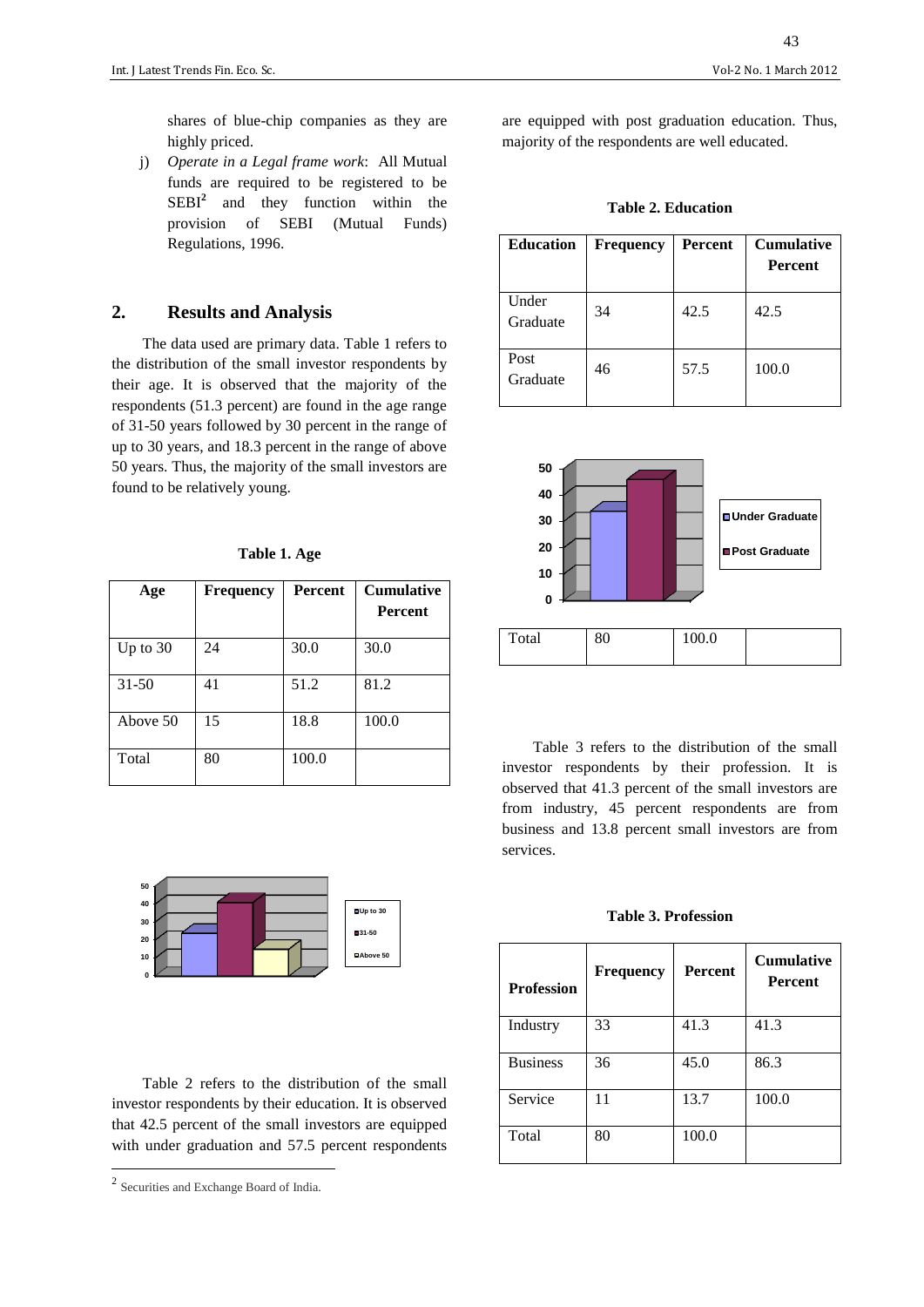

Table 4 refers to the distribution of the small investor respondents by their income. It is observed that 32.5 percent of the small investors are found in the income range of up to one lac followed by 52.5 percent respondents are in the income range of 1-3 lac, 11.3 percent in 3-5 lac and 3.8 percent from the income range of above 5 lac.

|  | <b>Table 4. Income</b> |
|--|------------------------|
|  |                        |

| <b>Income</b>     | <b>Frequency</b> | <b>Percent</b> | <b>Cumulative</b><br><b>Percent</b> |
|-------------------|------------------|----------------|-------------------------------------|
|                   |                  |                |                                     |
| Up to $1$ lac     | 26               | 32.5           | 32.5                                |
| $1-3$ lac         | 42               | 52.5           | 85.0                                |
| $3-5$ lac         | 9                | 11.3           | 96.3                                |
| Above<br>5<br>lac | 3                | 3.7            | 100.0                               |
| Total             | 80               | 100.0          |                                     |



Table 5 refers to the distribution of the small investors by their preference to invest in growth funds. It is observed that 66.3 percent of the small investors have preferred to invest in growth funds and 33.7 percent respondents did not endorse the said preference.

| Growth<br><b>Funds</b> | <b>Frequency</b> | <b>Percent</b> | <b>Cumulative</b><br><b>Percent</b> |
|------------------------|------------------|----------------|-------------------------------------|
| Yes                    | 53               | 66.3           | 66.3                                |
| N <sub>0</sub>         | 27               | 33.7           | 100.0                               |
| Total                  | 80               | 100.0          |                                     |





Table 6 refers to the distribution of the small investors by their preference to invest in income funds. It is observed that 58.8 percent of the small investors have preferred to invest in income funds and 41.2 percent respondents did not endorse the said preference.

**Table 6. Income Funds**

| <b>Income</b><br><b>Funds</b> | <b>Frequency</b> | Percent | <b>Cumulative</b><br><b>Percent</b> |
|-------------------------------|------------------|---------|-------------------------------------|
| Yes                           | 47               | 58.8    | 58.8                                |
| No                            | 33               | 41.2    | 100.0                               |
| Total                         | 80               | 100.0   |                                     |

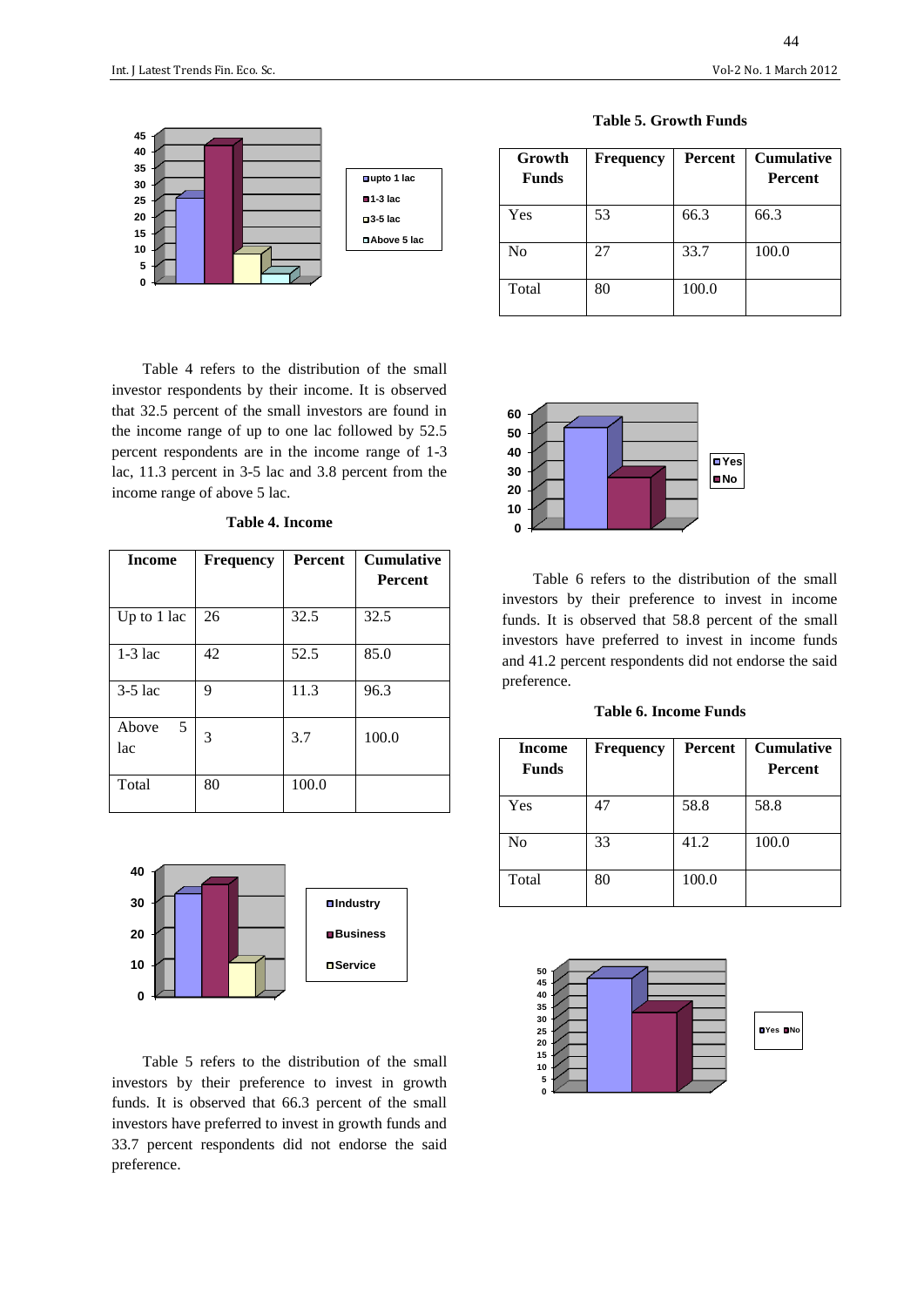Table 7 refers to the distribution of the small investors by their preference to invest in balanced funds. It is observed that 37.5 percent of the small investors have preferred to invest in balanced funds and 62.5 percent respondents did not endorse the said preference.

|  | <b>Table 7. Balanced Funds</b> |  |
|--|--------------------------------|--|
|--|--------------------------------|--|

| <b>Balanced</b><br><b>Funds</b> | <b>Frequency</b> | <b>Percent</b> | <b>Cumulative</b><br><b>Percent</b> |
|---------------------------------|------------------|----------------|-------------------------------------|
| Yes                             | 30               | 37.5           | 37.5                                |
| N <sub>0</sub>                  | 50               | 62.5           | 100.0                               |
| Total                           | 80               | 100.0          |                                     |



Table 8 refers to the distribution of the small investors by their preference to invest in monthly income plans. It is observed that 48.8 percent of the small investors have preferred to invest in monthly income plans and 51.3 percent respondents did not endorse the said preference.

**Table 8. Monthly income Plans**

| <b>Monthly</b><br><b>Income</b><br><b>Plans</b> | <b>Frequency</b> | <b>Percent</b> | <b>Cumulative</b><br><b>Percent</b> |
|-------------------------------------------------|------------------|----------------|-------------------------------------|
| Yes                                             | 39               | 48.8           | 48.8                                |
| N <sub>o</sub>                                  | 41               | 51.3           | 100.0                               |
| Total                                           | 80               | 100.0          |                                     |



Table 9 refers to the distribution of the small investors by their preference to invest in gilt funds. It is observed that 38.8 percent of the small investors have preferred to invest in gilt funds and 61.3 percent respondents did not endorse the said preference.

| Table 9. Gilt Funds |  |  |
|---------------------|--|--|
|---------------------|--|--|

| Gilt<br><b>Funds</b> | Frequency | <b>Percent</b> | <b>Cumulative</b><br>Percent |
|----------------------|-----------|----------------|------------------------------|
| Yes                  | 31        | 38.8           | 38.8                         |
| No                   | 49        | 61.3           | 100.0                        |
| Total                | 80        | 100.0          |                              |



Table 10 refers to the distribution of the small investors by their preference to invest in money market/ liquid funds. It is observed that 66.3 percent of the small investors have preferred to invest in money market/ liquid funds and 33.7 percent respondents did not endorse the said preference.

**Table 10. Liquid/Money Market Funds**

| <b>Liquid/Money</b><br><b>Market Funds</b> | <b>Frequency</b> | <b>Percent</b> | <b>Cumulative</b><br>Percent |
|--------------------------------------------|------------------|----------------|------------------------------|
| Yes                                        | 53               | 66.3           | 66.3                         |
| No                                         | 27               | 33.7           | 100.0                        |
| Total                                      | 80               | 100.0          |                              |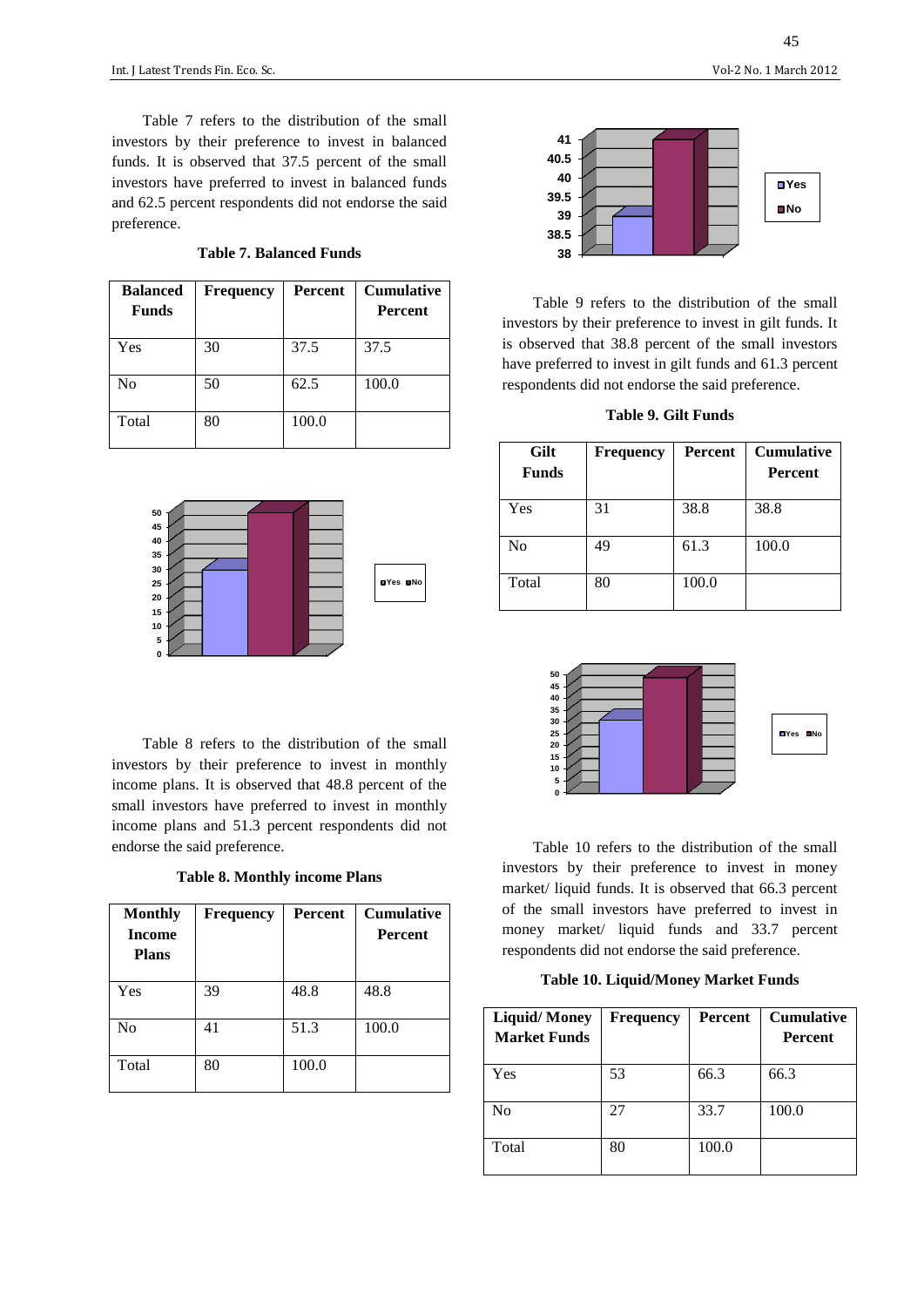46



Table 11 refers to the distribution of the small investors by their preference to invest in index funds. It is observed that 55 percent of the small investors have preferred to invest in index funds and 45 percent respondents did not endorse the said preference.

**Table 11. Index Funds**

| <b>Index</b><br><b>Funds</b> | <b>Frequency</b> | Percent | <b>Cumulative</b><br><b>Percent</b> |
|------------------------------|------------------|---------|-------------------------------------|
| Yes                          | 44               | 55.0    | 55.0                                |
| N <sub>0</sub>               | 36               | 45.0    | 100.0                               |
| Total                        | 80               | 100.0   |                                     |



Table 12 refers to the distribution of the small investors by their preference to invest in sector funds. It is observed that 43.8 percent of the small investors have preferred to invest in sector funds and 56.2 percent respondents did not endorse the said preference.

| <b>Sector</b><br><b>Funds</b> | <b>Frequency</b> | <b>Percent</b> | <b>Cumulative</b><br><b>Percent</b> |
|-------------------------------|------------------|----------------|-------------------------------------|
| Yes                           | 35               | 43.8           | 43.8                                |
| No                            | 45               | 56.2           | 100.0                               |
| Total                         | 80               | 100.0          |                                     |



Table 13 refers to the distribution of the small investors by their preference to invest in tax saving funds. It is observed that 51.3 percent of the small investors have preferred to invest in tax saving funds and 48.7 percent respondents did not endorse the said preference.

**Table 13. Tax Saving Funds**

| Tax<br><b>Saving</b><br><b>Funds</b> | <b>Frequency</b> | <b>Percent</b> | <b>Cumulative</b><br><b>Percent</b> |
|--------------------------------------|------------------|----------------|-------------------------------------|
| Yes                                  | 41               | 51.3           | 51.3                                |
| N <sub>0</sub>                       | 39               | 48.7           | 100.0                               |
| Total                                | 80               | 100.0          |                                     |



Table 14 refers to the distribution of the small investors by their preference to invest in open end funds. It is observed that 63.8 percent of the small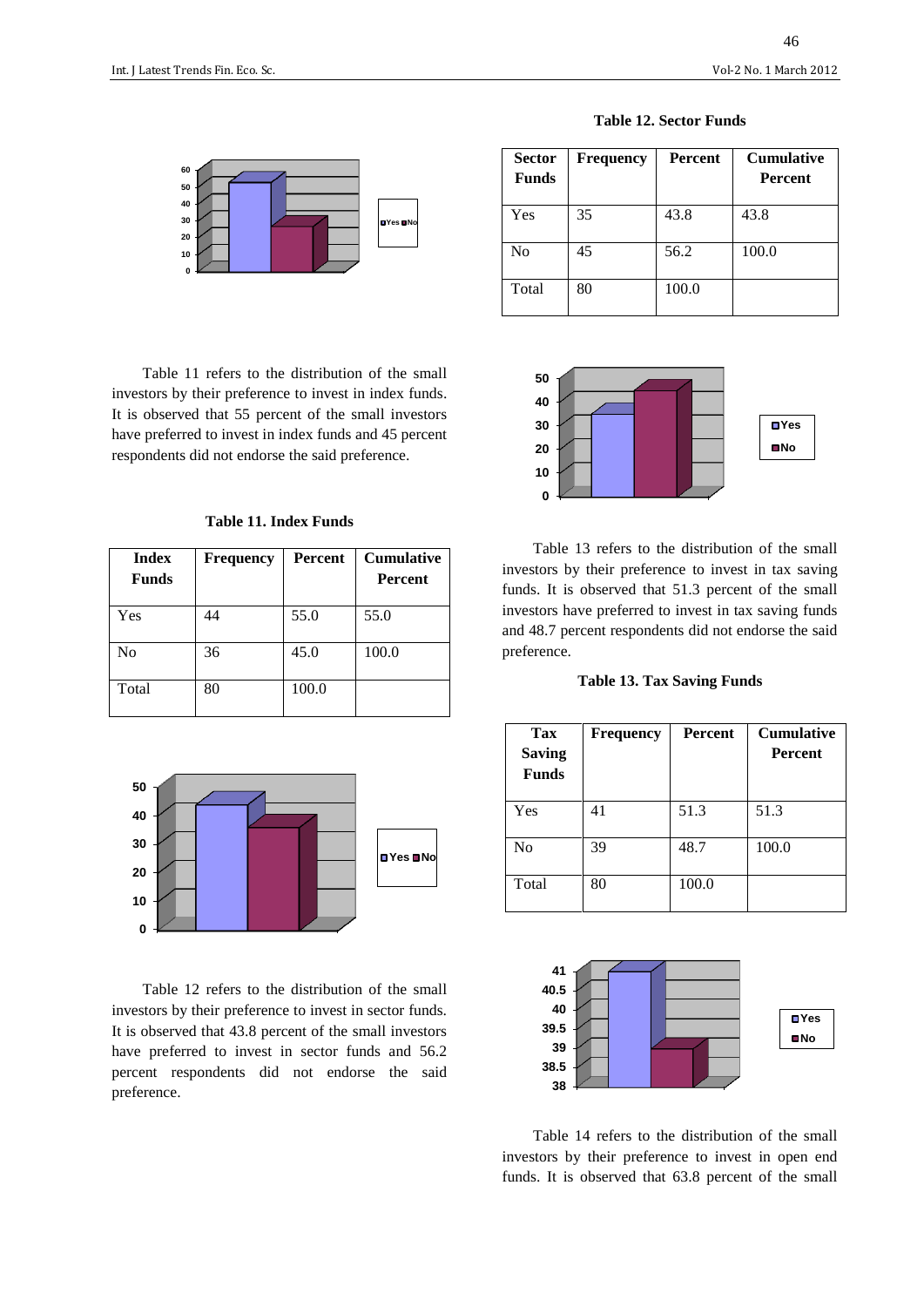investors have preferred to invest in open end funds and 36.2 percent respondents did not endorse the said preference.

| Open<br>End<br><b>Funds</b> | <b>Frequency</b> | <b>Percent</b> | <b>Cumulative</b><br><b>Percent</b> |
|-----------------------------|------------------|----------------|-------------------------------------|
| Yes                         | 51               | 63.8           | 63.8                                |
| No                          | 29               | 36.2           | 100.0                               |
| Total                       | 80               | 100.0          |                                     |

#### **Table 14. Open End Funds**



Table 15 refers to the distribution of the small investors by their preference to invest in closed end funds. It is observed that 30 percent of the small investors have preferred to invest in closed end funds and 70 percent respondents did not endorse the said preference.

**Table 15. Closed End Funds**

| <b>Closed</b><br>End<br><b>Funds</b> | <b>Frequency</b> | <b>Percent</b> | <b>Cumulative</b><br><b>Percent</b> |
|--------------------------------------|------------------|----------------|-------------------------------------|
| Yes                                  | 24               | 30.0           | 30.0                                |
| N <sub>0</sub>                       | 56               | 70.0           | 100.0                               |
| Total                                | 80               | 100.0          |                                     |



Table 16 refers to the joint distribution of the small investors by their age and by their preference to invest in growth funds. The correlation between the age of the respondents and their preference to invest in growth funds is positive  $(r = 0.130)$ . The rejection of the null hypothesis with level of significance  $=$  $0.05$  and degree of freedom  $= 2$  implies that their preferences to invest in growth funds is statistically dependent of the respondents age.

**Table 16. Growth Funds**

|           | <b>Growth Funds</b> |                | Total  |
|-----------|---------------------|----------------|--------|
| Age       | Yes                 | N <sub>o</sub> |        |
| Upto 30   | 20                  | $\overline{4}$ | 24     |
|           | 83.3%               | 16.7%          | 100.0% |
|           | 37.7%               | 14.8%          | 30.0%  |
| $31 - 50$ | 22                  | 19             | 41     |
|           | 53.7%               | 46.3%          | 100.0% |
|           | 41.5%               | 70.4%          | 51.3%  |
| Above 50  | 11                  | $\overline{4}$ | 15     |
|           | 73.3%               | 26.7%          | 100.0% |
|           | 20.8%               | 14.8%          | 18.8%  |
| Total     | 53                  | 27             | 80     |
|           | 66.3%               | 33.8%          | 100.0% |
|           | 100.0%              | 100.0%         | 100.0% |

Chi-Square=  $6.376$ , df=2,  $p=0.046$ , r=0.130

Table 17 refers to the joint distribution of the small investors by their age and by their preference to invest in income funds. The correlation between the age of the respondents and their preference to invest in income funds is positive  $(r = 0.024)$ . The acceptance of the null hypothesis with level of significance =  $0.05$  and degree of freedom = 2 implies that the age of the respondents and their preference to invest in income funds are statistically independent.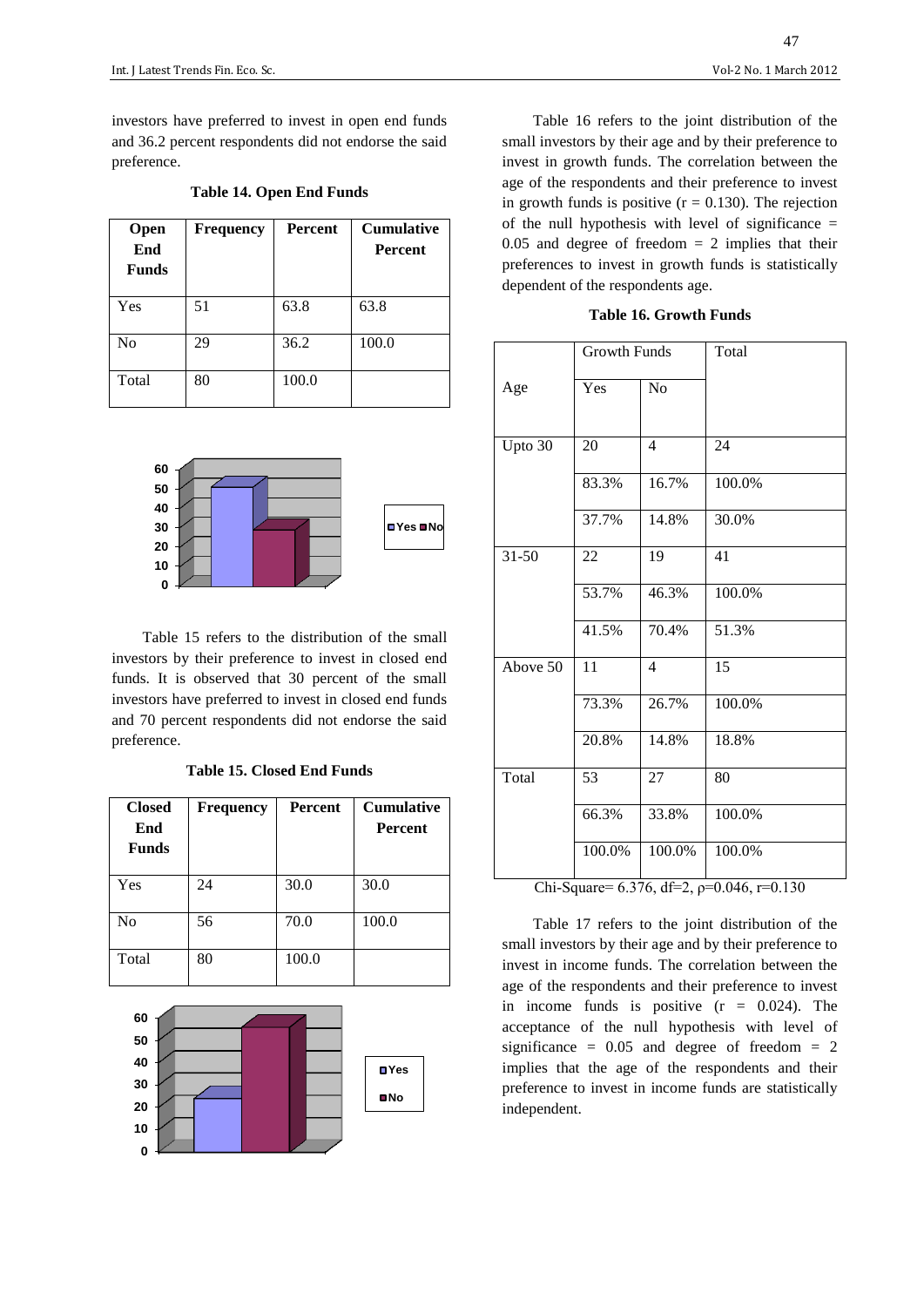48

| Age       | <b>Income Funds</b> |                | Total  |
|-----------|---------------------|----------------|--------|
|           | Yes                 | N <sub>o</sub> |        |
| Upto 30   | 14                  | 10             | 24     |
|           | 58.3%               | 41.7%          | 100.0% |
|           | 29.8%               | 30.3%          | 30.0%  |
| $31 - 50$ | 25                  | 16             | 41     |
|           | 61.0%               | 39.0%          | 100.0% |
|           | 53.2%               | 48.5%          | 51.3%  |
| Above 50  | 8                   | 7              | 15     |
|           | 53.3%               | 46.7%          | 100.0% |
|           | 17.0%               | 21.2%          | 18.8%  |
| Total     | 47                  | 33             | 80     |
|           | 58.8%               | 41.3%          | 100.0% |
|           | 100.0%<br>$\sim$    | 100.0%         | 100.0% |

Chi-Square=  $0.267$ , df=2,  $\rho$ = $0.875$ , r= $0.024$ 

Table 18 refers to the joint distribution of the small investors by their age and by their preference to invest in balanced funds. The correlation between the age of the respondents and their preference to invest in balanced funds is negative  $(r = -0.042)$ . The acceptance of the null hypothesis with level of significance =  $0.05$  and degree of freedom = 2 implies that the age of the respondents and their preference to invest in balanced funds are statistically independent.

|  |  | <b>Table 18. Age and Balanced Funds</b> |  |
|--|--|-----------------------------------------|--|
|--|--|-----------------------------------------|--|

| Age  | <b>Balanced Funds</b> |                | Total |
|------|-----------------------|----------------|-------|
|      | Yes                   | N <sub>o</sub> |       |
| Upto | 10                    | 14             | 24    |

| 30                                            | 41.7%  | 58.3%  | 100.0% |  |  |
|-----------------------------------------------|--------|--------|--------|--|--|
|                                               | 33.3%  | 28.0%  | 30.0%  |  |  |
| $31 - 50$                                     | 12     | 29     | 41     |  |  |
|                                               | 29.3%  | 70.7%  | 100.0% |  |  |
|                                               | 40.0%  | 58.0%  | 51.3%  |  |  |
| Above<br>50                                   | 8      | 7      | 15     |  |  |
|                                               | 53.3%  | 46.7%  | 100.0% |  |  |
|                                               | 26.7%  | 14.0%  | 18.8%  |  |  |
| Total                                         | 30     | 50     | 80     |  |  |
|                                               | 37.5%  | 62.5%  | 100.0% |  |  |
|                                               | 100.0% | 100.0% | 100.0% |  |  |
| Chi-Square= 2.968, df=2, $p=0.227$ , r=-0.042 |        |        |        |  |  |

Table 19 refers to the joint distribution of the small investors by their age and by their preference to invest in monthly income plans. The correlation between the age of the respondents and their preference to invest in monthly income plans is negative  $(r = -0.017)$ . The acceptance of the null hypothesis with level of significance = 0.05 and degree of freedom  $= 2$  implies that the age of the respondents and their preference to invest in monthly income plans are statistically independent.

#### **Table 19. Age and Monthly income Plans**

|           | Monthly income Plans |                | Total  |
|-----------|----------------------|----------------|--------|
| Age       | Yes                  | N <sub>0</sub> |        |
| Upto 30   | 11                   | 13             | 24     |
|           | 45.8%                | 54.2%          | 100.0% |
|           | 28.2%                | 31.7%          | 30.0%  |
| $31 - 50$ | 21                   | 20             | 41     |
|           | 51.2%                | 48.8%          | 100.0% |
|           | 53.8%                | 48.8%          | 51.3%  |
| Above 50  | 7                    | 8              | 15     |
|           | 46.7%                | 53.3%          | 100.0% |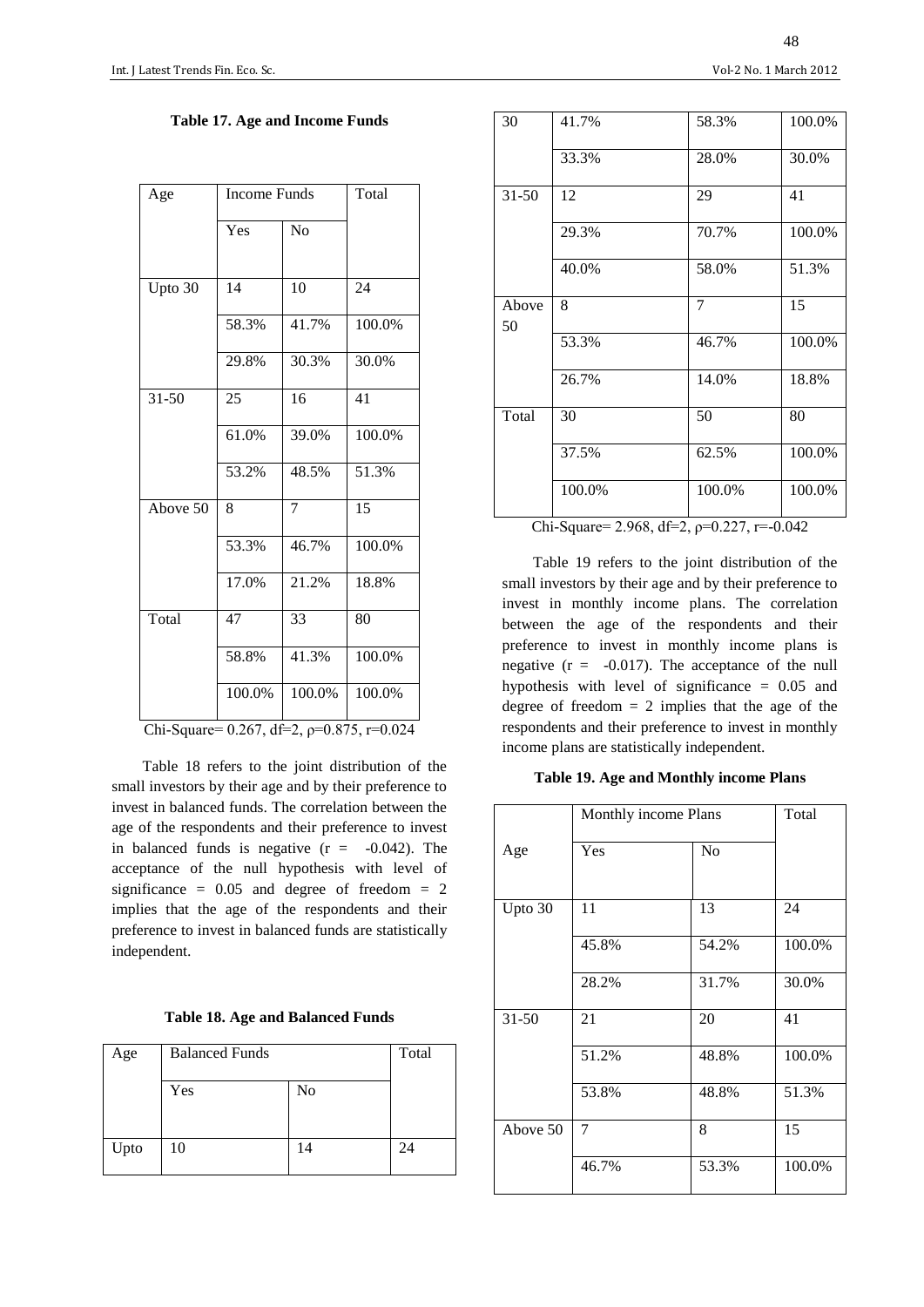|       | 17.9%  | 19.5%  | 18.8%  |
|-------|--------|--------|--------|
| Total | 39     | 41     | 80     |
|       | 48.8%  | 51.3%  | 100.0% |
|       | 100.0% | 100.0% | 100.0% |

Chi-Square=  $0.208$ , df=2,  $\rho$ = $0.901$ , r= $-0.017$ 

Table 20 refers to the joint distribution of the small investors by their age and by their preference to invest in gilt funds. The correlation between the age of the respondents and their preference to invest in gilt funds is negative  $(r = -0.166)$ . The acceptance of the null hypothesis with level of significance  $= 0.05$  and degree of freedom  $= 2$ implies that the age of the respondents and their preference to invest in gilt funds are statistically independent.

**Table 20. Age and Gilt Funds**

| Age       | <b>Gilt Funds</b> | Total          |        |
|-----------|-------------------|----------------|--------|
|           | Yes               | N <sub>o</sub> |        |
| Upto 30   | 7                 | 17             | 24     |
|           | 29.2%             | 70.8%          | 100.0% |
|           | 22.6%             | 34.7%          | 30.0%  |
| $31 - 50$ | 16                | 25             | 41     |
|           | 39.0%             | 61.0%          | 100.0% |
|           | 51.6%             | 51.0%          | 51.3%  |
| Above 50  | 8                 | 7              | 15     |
|           | 53.3%             | 46.7%          | 100.0% |
|           | 25.8%             | 14.3%          | 18.8%  |
| Total     | 31                | 49             | 80     |
|           | 38.8%             | 61.3%          | 100.0% |
|           | 100.0%            | 100.0%         | 100.0% |

Chi-Square= 2.274, df=2,  $p=0.321$ , r=-0.166

Table 21 refers to the joint distribution of the small investors by their age and by their preference to invest in liquid/money market funds. The correlation between the age of the respondents and their preference to invest in liquid/money market funds is negative (r=-0.126). The acceptance of the null hypothesis with level of significance  $= 0.05$  and degree of freedom  $= 2$  implies that the age of the respondents and their preference to invest in liquid/money market funds are statistically independent.

| Table 21. Age and Liquid / Money Market Funds |  |
|-----------------------------------------------|--|
|-----------------------------------------------|--|

| Age   |               | Liquid / Money Market<br>Funds                                      | Total          |        |
|-------|---------------|---------------------------------------------------------------------|----------------|--------|
|       |               | Yes                                                                 | N <sub>o</sub> |        |
|       | Upto 30       | 12                                                                  | 12             | 24     |
|       |               | 50.0%                                                               | 50.0%          | 100.0% |
|       |               | 22.6%                                                               | 44.4%          | 30.0%  |
|       | $31 - 50$     | 32                                                                  | 9              | 41     |
|       |               | 78.0%                                                               | 22.0%          | 100.0% |
|       |               | 60.4%                                                               | 33.3%          | 51.3%  |
|       | Above<br>50   | 9                                                                   | 6              | 15     |
|       |               | 60.0%                                                               | 40.0%          | 100.0% |
|       |               | 17.0%                                                               | 22.2%          | 18.8%  |
| Total |               | 53                                                                  | 27             | 80     |
|       |               | 66.3%                                                               | 33.8%          | 100.0% |
|       | $\sim$ $\sim$ | 100.0%<br>$\epsilon$ $\epsilon$ $\theta$ $\theta$ $\theta$ $\theta$ | 100.0%         | 100.0% |

Chi-Square = 5.649, df=2,  $\rho = 0.059$ , r = -0.126

Table 22 refers to the joint distribution of the small investors by their age and by their preference to invest in index funds. The correlation between the age of the respondents and their preference to invest in index funds is positive  $(r = 0.189)$ . The acceptance of the null hypothesis with level of significance  $=$  $0.05$  and degree of freedom  $= 2$  implies that the age of the respondents and their preference to invest in index funds are statistically independent.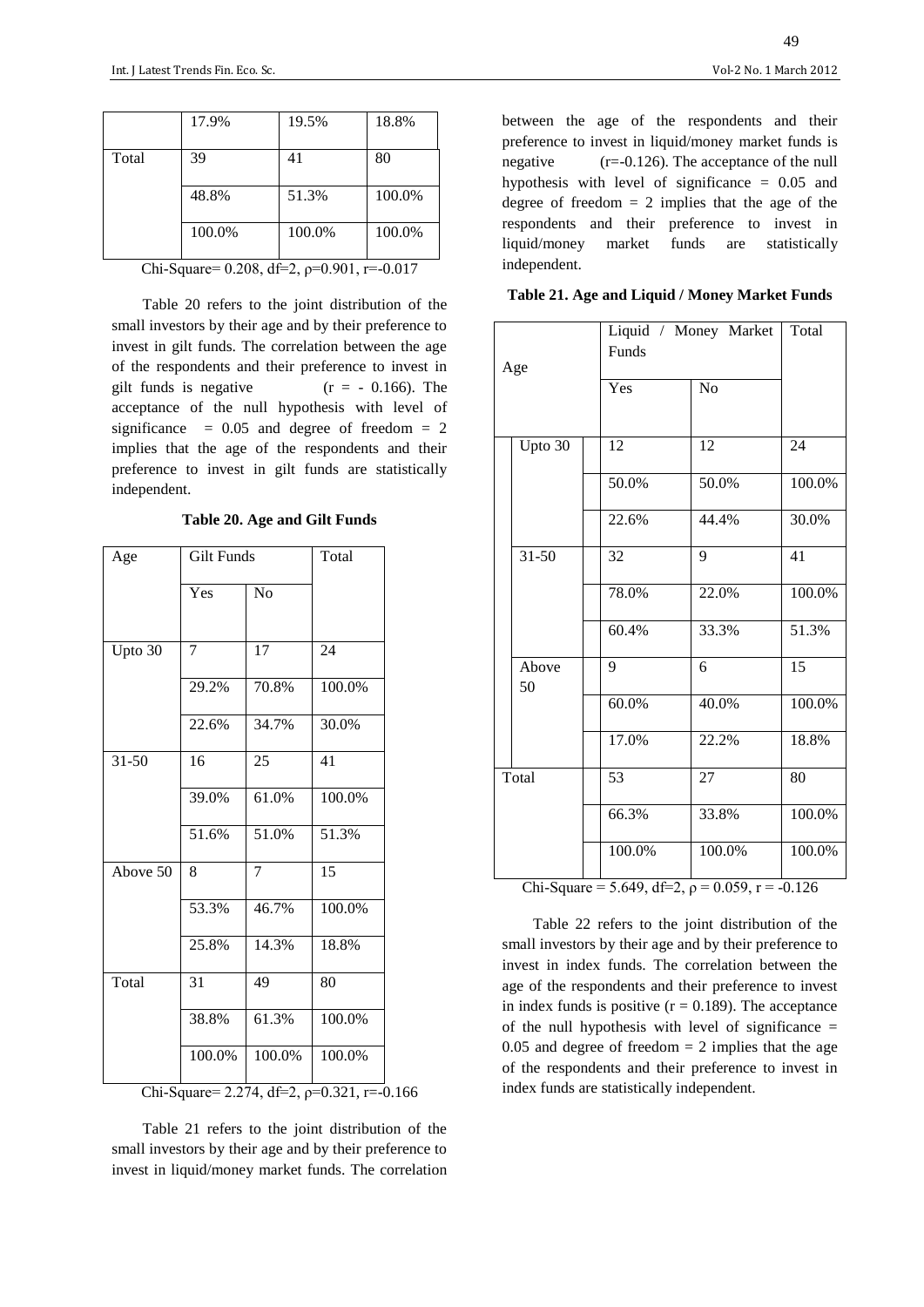| Age |           | <b>Index Funds</b> |                | Total  |  |  |
|-----|-----------|--------------------|----------------|--------|--|--|
|     |           | Yes                | No             |        |  |  |
|     | Upto 30   | 17                 | $\overline{7}$ | 24     |  |  |
|     |           | 70.8%              | 29.2%          | 100.0% |  |  |
|     |           | 38.6%              | 19.4%          | 30.0%  |  |  |
|     | $31 - 50$ | 20                 | 21             | 41     |  |  |
|     |           | 48.8%              | 51.2%          | 100.0% |  |  |
|     |           | 45.5%              | 58.3%          | 51.3%  |  |  |
|     | Above 50  | 7                  | 8              | 15     |  |  |
|     |           | 46.7%              | 53.3%          | 100.0% |  |  |
|     |           | 15.9%              | 22.2%          | 18.8%  |  |  |
|     | Total     | 44                 | 36             | 80     |  |  |
|     |           | 55.0%              | 45.0%          | 100.0% |  |  |
|     |           | 100.0%             | 100.0%         | 100.0% |  |  |

**Table 22. Age and Index Funds**

Chi-Square= 3.493, df=2, ρ=0.174, r=0.189

Table 23 refers to the joint distribution of the small investors by their age and by their preference to invest in sector funds. The correlation between the age of the respondents and their preference to invest in sector funds is positive  $(r=0.038)$ . The acceptance of the null hypothesis with level of significance  $=$  $0.05$  and degree of freedom  $= 2$  implies that the age of the respondents and their preference to invest in sector funds are statistically independent.

**Table 23. Age and Sector Funds**

| Age |           | <b>Sector Funds</b> |       | Total |        |
|-----|-----------|---------------------|-------|-------|--------|
|     |           |                     | Yes   | No    |        |
|     | Upto 30   |                     | 11    | 13    | 24     |
|     |           |                     | 45.8% | 54.2% | 100.0% |
|     |           |                     | 31.4% | 28.9% | 30.0%  |
|     | $31 - 50$ |                     | 18    | 23    | 41     |

|          | 43.9%  | 56.1%  | 100.0% |
|----------|--------|--------|--------|
|          | 51.4%  | 51.1%  | 51.3%  |
| Above 50 | 6      | 9      | 15     |
|          | 40.0%  | 60.0%  | 100.0% |
|          | 17.1%  | 20.0%  | 18.8%  |
| Total    | 35     | 45     | 80     |
|          | 43.8%  | 56.3%  | 100.0% |
|          | 100.0% | 100.0% | 100.0% |

Chi-Square = 0.128, df = 2,  $\rho$  = 0.938, r = 0.038

Table 24 refers to the joint distribution of the small investors by their age and by their preference to invest in tax saving funds. The correlation between the age of the respondents and their preference to invest in tax saving funds is negative  $(r=-0.055)$ . The acceptance of the null hypothesis with level of significance  $= 0.05$  and degree of freedom=2 implies that the age of the respondents and their preference to invest in tax saving funds are statistically independent.

**Table 24. Age and Tax Saving Funds**

| Age |           |  | <b>Tax Saving Funds</b> | Total |        |
|-----|-----------|--|-------------------------|-------|--------|
|     |           |  | Yes                     | No    |        |
|     |           |  |                         |       |        |
|     | Upto 30   |  | 12                      | 12    | 24     |
|     |           |  | 50.0%                   | 50.0% | 100.0% |
|     |           |  | 29.3%                   | 30.8% | 30.0%  |
|     | $31 - 50$ |  | 20                      | 21    | 41     |
|     |           |  | 48.8%                   | 51.2% | 100.0% |
|     |           |  | 48.8%                   | 53.8% | 51.3%  |
|     | Above 50  |  | 9                       | 6     | 15     |
|     |           |  | 60.0%                   | 40.0% | 100.0% |
|     |           |  | 22.0%                   | 15.4% | 18.8%  |
|     | Total     |  | 41                      | 39    | 80     |
|     |           |  | 51.3%                   | 48.8% | 100.0% |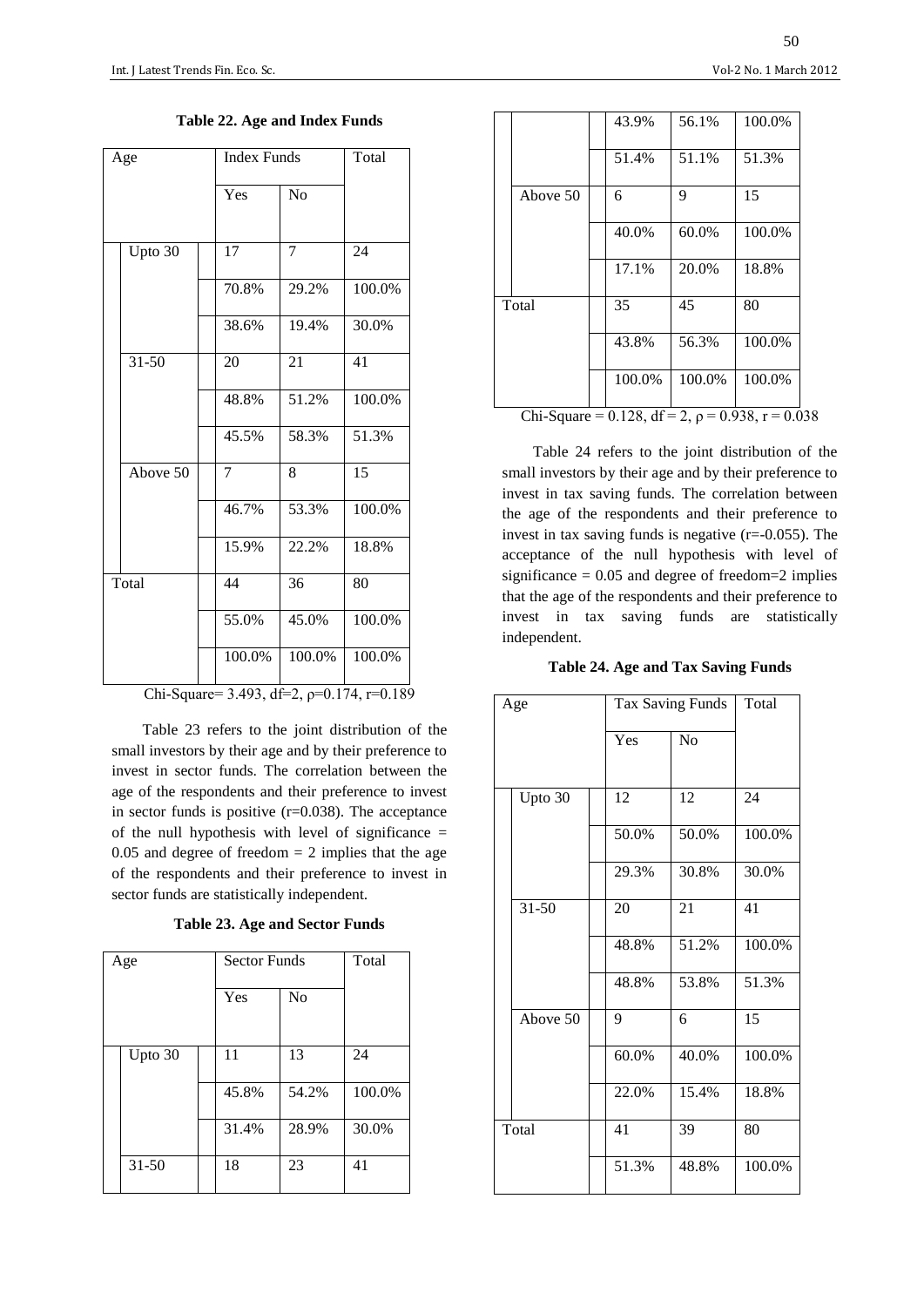|  |                                               | $100.0\%$   100.0%   100.0% |  |
|--|-----------------------------------------------|-----------------------------|--|
|  | Chi-Square= 0.575, df=2, $p=0.750$ , r=-0.055 |                             |  |

Table 25 refers to the joint distribution of the small investors by heir age and by their preference to invest in open end funds. The correlation between the age of the respondents and their preference to invest in open end funds is positive  $(r=0.260)$ . The rejection of the null hypothesis with level of significance  $=$  $0.05$  and degree of freedom  $= 2$  implies that their preference to invest in open end funds is statistically dependent of the age of the respondents.

| Age |           |                | Total<br>Open End Funds |        |
|-----|-----------|----------------|-------------------------|--------|
|     |           | Yes            | N <sub>o</sub>          |        |
|     | Upto 30   | 17             | $\overline{7}$          | 24     |
|     |           | 70.8%          | 29.2%                   | 100.0% |
|     |           | 33.3%          | 24.1%                   | 30.0%  |
|     | $31 - 50$ | 30             | 11                      | 41     |
|     |           | 73.2%          | 26.8%                   | 100.0% |
|     |           | 58.8%          | 37.9%                   | 51.3%  |
|     | Above 50  | $\overline{4}$ | 11                      | 15     |
|     |           | 26.7%          | 73.3%                   | 100.0% |
|     |           | 7.8%           | 37.9%                   | 18.8%  |
|     | Total     | 51             | 29                      | 80     |
|     |           | 63.8%          | 36.3%                   | 100.0% |
|     |           | 100.0%         | 100.0%                  | 100.0% |

Chi-Square=11.022, df=2, ρ=0.004, r=0.260

Table 26 refers to the joint distribution of the small investors by their age and by their preference to invest in closed end funds. The correlation between the age of the respondents and their preference to invest in closed end funds is positive (r=0.021). The acceptance of the null hypothesis with level of significance= 0.05 and degree of freedom=2 implies that the age of the respondents and their preference to

invest in closed end funds are statistically independent.

**Table 26: Age and Closed End Funds**

| Age |                                           |        | Closed End Funds |        |  |  |
|-----|-------------------------------------------|--------|------------------|--------|--|--|
|     |                                           | Yes    | No               |        |  |  |
|     | Upto 30                                   | 9      | 15               | 24     |  |  |
|     |                                           | 37.5%  | 62.5%            | 100.0% |  |  |
|     |                                           | 37.5%  | 26.8%            | 30.0%  |  |  |
|     | $31 - 50$                                 | 9      | 32               | 41     |  |  |
|     |                                           | 22.0%  | 78.0%            | 100.0% |  |  |
|     |                                           | 37.5%  | 57.1%            | 51.3%  |  |  |
|     | Above 50                                  | 6      | 9                | 15     |  |  |
|     |                                           | 40.0%  | 60.0%            | 100.0% |  |  |
|     |                                           | 25.0%  | 16.1%            | 18.8%  |  |  |
|     | Total                                     | 24     | 56               | 80     |  |  |
|     |                                           | 30.0%  | 70.0%            | 100.0% |  |  |
|     |                                           | 100.0% | 100.0%           | 100.0% |  |  |
|     | Chi-Square= 2.622, df=2, p=0.270, r=0.021 |        |                  |        |  |  |

Table 27 refers to the joint distribution of the small investors by their income and by their preference to invest in growth funds. The correlation between the income of the respondents and their preference to invest in growth funds is negative  $(r= -$ 0.374). The rejection of the null hypothesis with level of significance= 0.05 and degree of freedom=3 implies that their preference to invest in growth funds is statistically dependent of the income of the respondents.

**Table 27. Income and Growth Funds**

| Income     |  | <b>Growth Funds</b> |                | Total  |
|------------|--|---------------------|----------------|--------|
|            |  | Yes                 | N <sub>0</sub> |        |
| upto 1 lac |  | 11                  | 15             | 26     |
|            |  | 42.3%               | 57.7%          | 100.0% |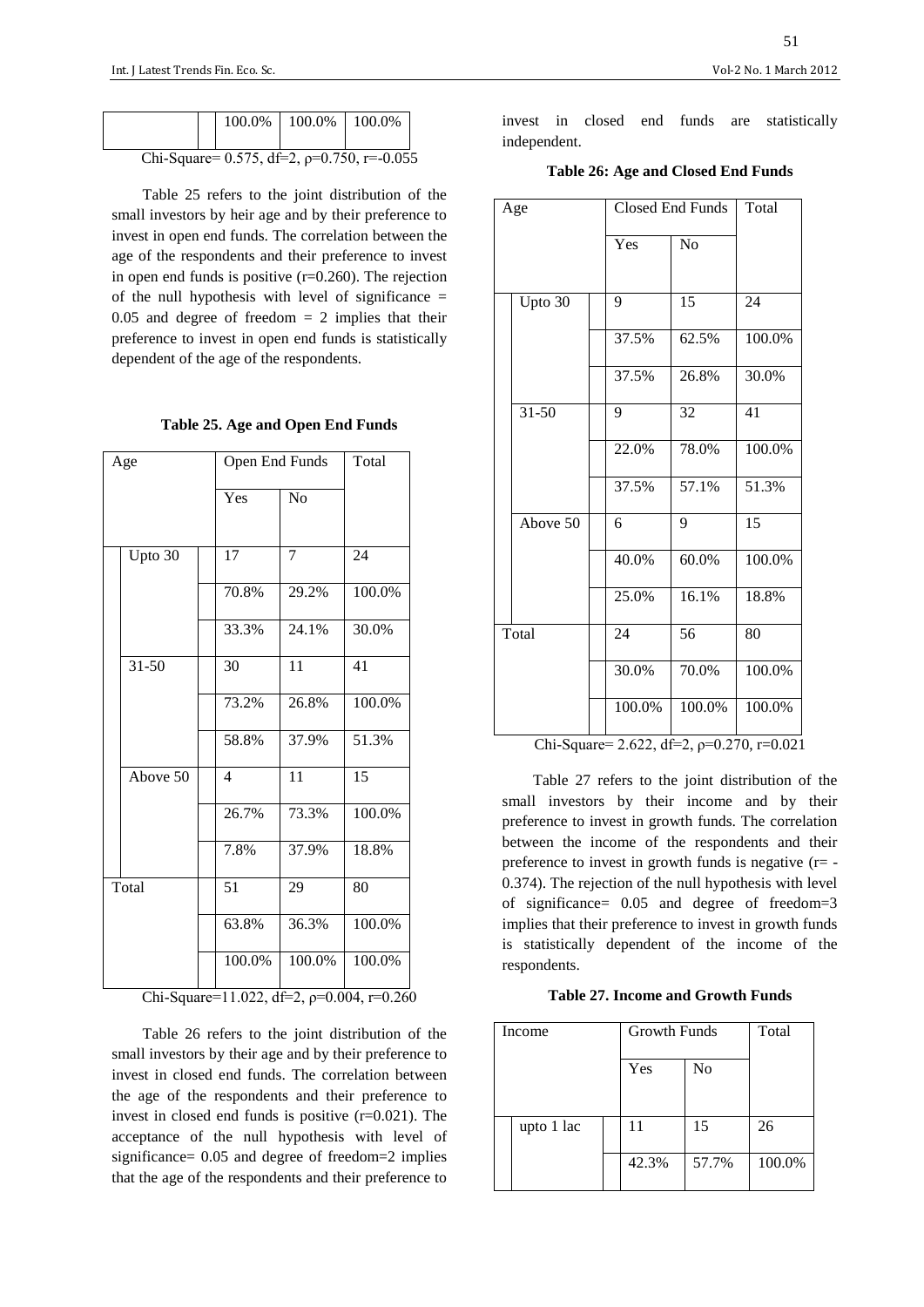|                                              |             |  | 20.8%  | 55.6%        | 32.5%  |
|----------------------------------------------|-------------|--|--------|--------------|--------|
|                                              | $1-3$ lac   |  | 31     | 11           | 42     |
|                                              |             |  | 73.8%  | 26.2%        | 100.0% |
|                                              |             |  | 58.5%  | 40.7%        | 52.5%  |
|                                              | $3-5$ lac   |  | 8      | $\mathbf{1}$ | 9      |
|                                              |             |  | 88.9%  | 11.1%        | 100.0% |
|                                              |             |  | 15.1%  | 3.7%         | 11.3%  |
|                                              | Above 5 lac |  | 3      |              | 3      |
|                                              |             |  | 100.0% |              | 100.0% |
|                                              |             |  | 5.7%   |              | 3.8%   |
|                                              | Total       |  | 53     | 27           | 80     |
|                                              |             |  | 66.3%  | 33.8%        | 100.0% |
|                                              |             |  | 100.0% | 100.0%       | 100.0% |
| Chi Squaro-11.220 $4f-2$ a-0.010 $r = 0.274$ |             |  |        |              |        |

Chi-Square=11.330, df=3,  $p=0.010$ , r=-0.374

Table 28 refers to the joint distribution of the small investors by their income and by their preference to invest in income funds. The correlation between the income of the respondents and their preference to invest in income funds is positive (r= 0.177). The rejection of the null hypothesis with level of significance= 0.05 and degree of freedom=3 implies that their preference to invest in income funds is statistically dependent of the income of the respondents.

**Table 28. Income and Income Funds**

| Income     |  | <b>Income Funds</b> |                | Total  |
|------------|--|---------------------|----------------|--------|
|            |  | Yes                 | N <sub>o</sub> |        |
| upto 1 lac |  | 22                  | 4              | 26     |
|            |  | 84.6%               | 15.4%          | 100.0% |
|            |  | 46.8%               | 12.1%          | 32.5%  |
| $1-3$ lac  |  | 15                  | 27             | 42     |
|            |  | 35.7%               | 64.3%          | 100.0% |
|            |  | 31.9%               | 81.8%          | 52.5%  |

|                                                            | $3-5$ lac   |  | 7      | $\overline{2}$ | 9      |
|------------------------------------------------------------|-------------|--|--------|----------------|--------|
|                                                            |             |  | 77.8%  | 22.2%          | 100.0% |
|                                                            |             |  | 14.9%  | 6.1%           | 11.3%  |
|                                                            | Above 5 lac |  | 3      |                | 3      |
|                                                            |             |  | 100.0% |                | 100.0% |
|                                                            |             |  | 6.4%   |                | 3.8%   |
|                                                            | Total       |  | 47     | 33             | 80     |
|                                                            |             |  | 58.8%  | 41.3%          | 100.0% |
|                                                            |             |  | 100.0% | 100.0%         | 100.0% |
| $10.025$ $10.2$ $-$<br>$\alpha$ $\alpha$<br>$0.00 - 0.177$ |             |  |        |                |        |

Chi-Square= 19.825, df=3, ρ=000, r=0.177

Table 29 refers to the joint distribution of the small investors by their income and by their preference to invest in balanced funds. The correlation between the income of the respondents and their preference to invest in balanced funds is positive (r= 0.059). The acceptance of the null hypothesis with level of significance = 0.05 and degree of freedom=3 implies that the income of the respondents and their preference to invest in balanced funds are statistically independent.

**Table 29. Income and Balanced Funds**

| Income      |  | <b>Balanced Funds</b> |                | Total  |
|-------------|--|-----------------------|----------------|--------|
|             |  | Yes                   | N <sub>0</sub> |        |
| upto 1 lac  |  | 10                    | 16             | 26     |
|             |  | 38.5%                 | 61.5%          | 100.0% |
|             |  | 33.3%                 | 32.0%          | 32.5%  |
| $1-3$ lac   |  | 17                    | 25             | 42     |
|             |  | 40.5%                 | 59.5%          | 100.0% |
|             |  | 56.7%                 | 50.0%          | 52.5%  |
| $3-5$ lac   |  | $\overline{c}$        | $\overline{7}$ | 9      |
|             |  | 22.2%                 | 77.8%          | 100.0% |
|             |  | 6.7%                  | 14.0%          | 11.3%  |
| Above 5 lac |  | $\mathbf{1}$          | $\overline{2}$ | 3      |
|             |  | 33.3%                 | 66.7%          | 100.0% |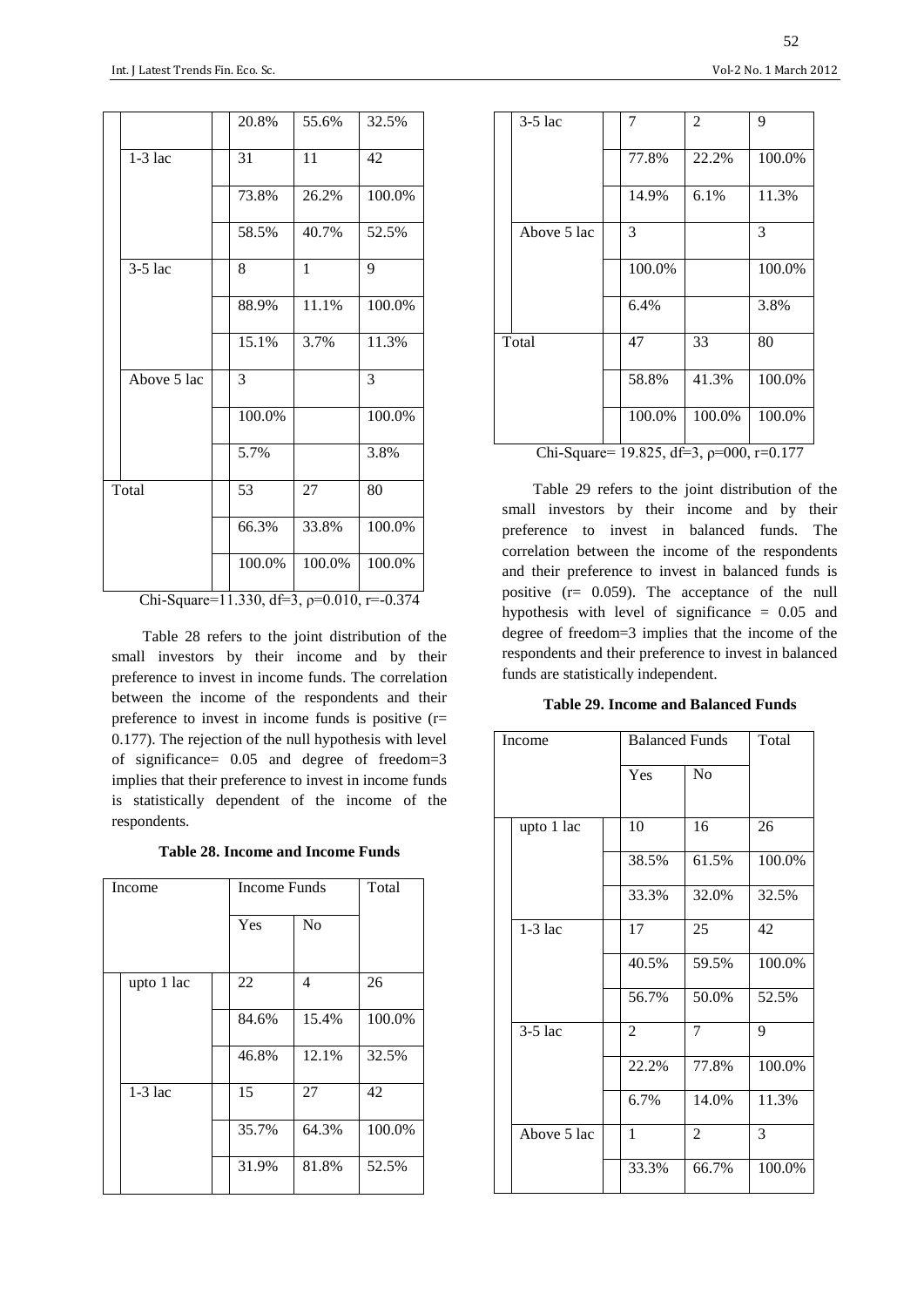|       | 3.3%   | 4.0%   | 3.8%   |
|-------|--------|--------|--------|
| Total | 30     | 50     | 80     |
|       | 37.5%  | 62.5%  | 100.0% |
|       | 100.0% | 100.0% | 100.0% |

Chi-Square= 1.088, df=3, ρ=0.780, r=0.059

Table 30 refers to the joint distribution of the small investors by their income and by their preference to invest in monthly income plans. The correlation between the income of the respondents and their preference to invest in monthly income plans is negative  $(r= -0.107)$ . The acceptance of the null hypothesis with level of significance  $= 0.05$  and degree of freedom = 3 implies that the income of the respondents and their preference to invest in monthly income plans are statistically independent.

| <b>Table 30. Income and Monthly income Plans</b> |  |  |  |
|--------------------------------------------------|--|--|--|
|                                                  |  |  |  |

| Income      |                | Monthly income Plans | Total          |  |  |
|-------------|----------------|----------------------|----------------|--|--|
|             | Yes            | $\overline{No}$      |                |  |  |
| upto 1 lac  | 11             | 15                   | 26             |  |  |
|             | 42.3%          | 57.7%                | 100.0%         |  |  |
|             | 28.2%          | 36.6%                | 32.5%          |  |  |
| $1-3$ lac   | 21             | 21                   | 42             |  |  |
|             | 50.0%          | 50.0%                | 100.0%         |  |  |
|             | 53.8%          | 51.2%                | 52.5%          |  |  |
| $3-5$ lac   | $\overline{5}$ | $\overline{4}$       | 9              |  |  |
|             | 55.6%          | 44.4%                | 100.0%         |  |  |
|             | 12.8%          | 9.8%                 | 11.3%          |  |  |
| Above 5 lac | $\overline{2}$ | $\mathbf{1}$         | $\overline{3}$ |  |  |
|             | 66.7%          | 33.3%                | 100.0%         |  |  |
|             | 5.1%           | 2.4%                 | 3.8%           |  |  |
| Total       | 39             | 41                   | 80             |  |  |
|             | 48.8%          | 51.3%                | 100.0%         |  |  |
|             | 100.0%         | 100.0%               | 100.0%         |  |  |

Chi-Square=1.010, df=3,  $p=0.799$ , r=-0.107

Table 31 refers to the joint distribution of the small investors by their income and by their preference to invest in gilt funds. The correlation between the income of the respondents and their preference to invest in gilt funds is positive (r= 0.172). The acceptance of the null hypothesis with level of significance= 0.05 and degree of freedom=3 implies that the income of the respondents and their preference to invest in gilt funds are statistically independent.

**Table 31. Income and Gilt Funds**

| Income |             |                 | <b>Gilt Funds</b> |                 |
|--------|-------------|-----------------|-------------------|-----------------|
|        |             | Yes             | N <sub>o</sub>    |                 |
|        | upto 1 lac  | 12              | $\overline{14}$   | 26              |
|        |             | 46.2%           | 53.8%             | 100.0%          |
|        |             | 38.7%           | 28.6%             | 32.5%           |
|        | $1-3$ lac   | $\overline{17}$ | 25                | $\overline{42}$ |
|        |             | 40.5%           | 59.5%             | 100.0%          |
|        |             | 54.8%           | 51.0%             | 52.5%           |
|        | $3-5$ lac   | $\overline{2}$  | $\overline{7}$    | $\overline{9}$  |
|        |             | 22.2%           | 77.8%             | 100.0%          |
|        |             | 6.5%            | 14.3%             | 11.3%           |
|        | Above 5 lac |                 | 3                 | 3               |
|        |             |                 | 100.0%            | 100.0%          |
|        |             |                 | 6.1%              | 3.8%            |
|        | Total       | 31              | 49                | 80              |
|        |             | 38.8%           | 61.3%             | 100.0%          |
|        | <b></b>     | 100.0%          | 100.0%            | 100.0%          |

Chi-Square= 3.587, df=3,  $p=0.310$ , r=0.172

Table 32 refers to the joint distribution of the small investors by their income and by their preference to invest in liquid/money market funds. The correlation between the income of the respondents and their preference to invest in liquid/money market funds is positive (r= -0.104). The acceptance of the null hypothesis with level of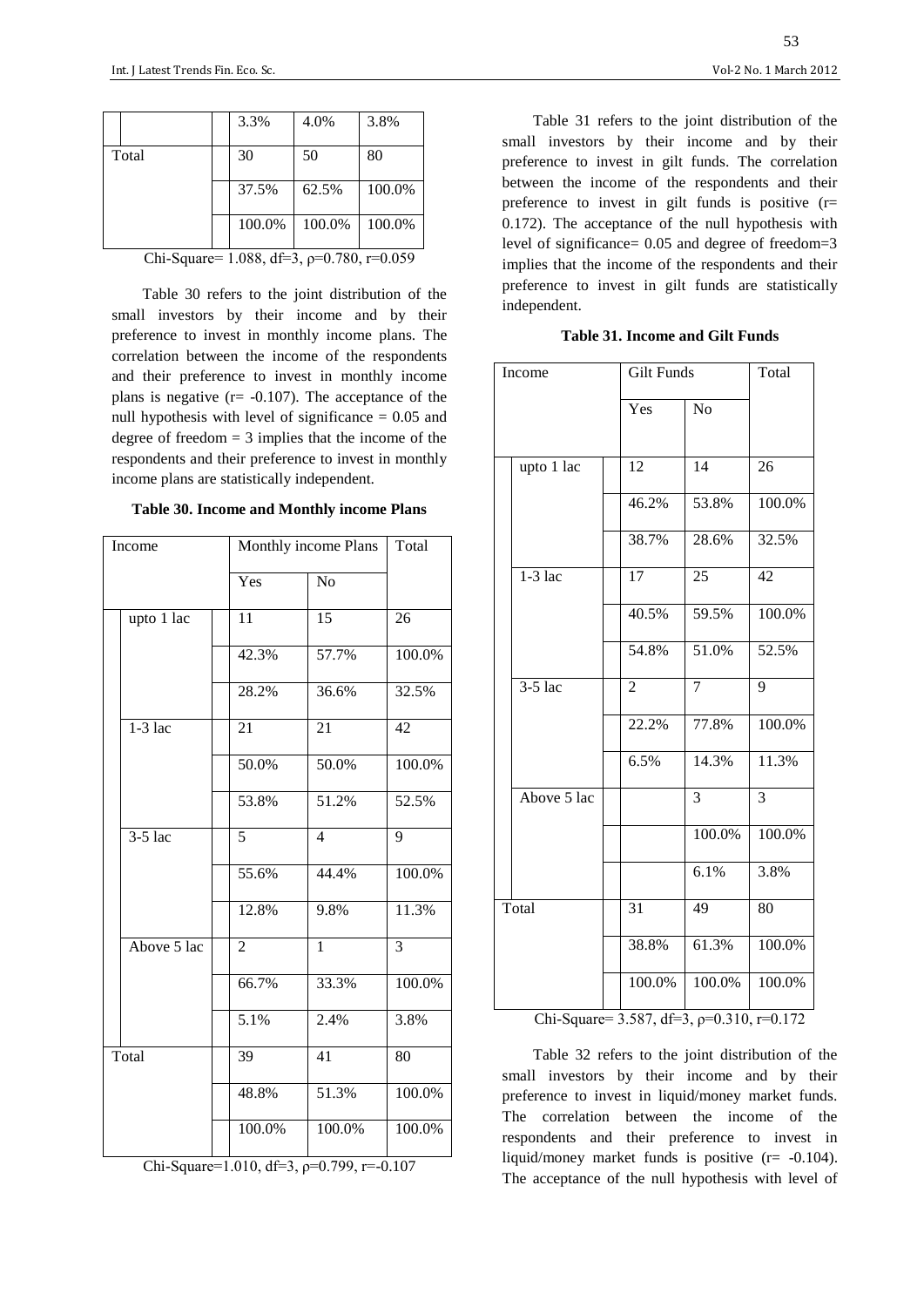significance= 0.05 and degree of freedom=3 implies that the income of the respondents and their preference to invest in liquid/money market funds are statistically independent.

| Table 32. Income and Liquid / Money Market |
|--------------------------------------------|
| <b>Funds</b>                               |

| Income |                | Funds          | Liquid/Money Market |                |  |
|--------|----------------|----------------|---------------------|----------------|--|
|        |                | Yes            | N <sub>o</sub>      |                |  |
|        | upto 1 lac     | 18             | 8                   | 26             |  |
|        |                | 69.2%          | 30.8%               | 100.0%         |  |
|        |                | 34.0%          | 29.6%               | 32.5%          |  |
|        | $1-3$ lac      | 29             | 13                  | 42             |  |
|        |                | 69.0%          | 31.0%               | 100.0%         |  |
|        |                | 54.7%          | 48.1%               | 52.5%          |  |
|        | $3-5$ lac      | $\overline{5}$ | $\overline{4}$      | 9              |  |
|        |                | 55.6%          | 44.4%               | 100.0%         |  |
|        |                | 9.4%           | 14.8%               | 11.3%          |  |
|        | Above 5<br>lac | $\mathbf{1}$   | $\overline{2}$      | $\overline{3}$ |  |
|        |                | 33.3%          | 66.7%               | 100.0%         |  |
|        |                | 1.9%           | 7.4%                | 3.8%           |  |
| Total  |                | 53             | 27                  | 80             |  |
|        |                | 66.3%          | 33.8%               | 100.0%         |  |
|        |                | 100.0%         | 100.0%              | 100.0%         |  |
|        |                |                |                     |                |  |

Chi-Square= 2.164, df=3, ρ=0.539, r=0.104

Table 33 refers to the joint distribution of the small investors by their income and by their preference to invest in index funds. The correlation between the income of the respondents and their preference to invest in index funds is negative (r=- 0.023). The acceptance of the null hypothesis with level of significance=  $0.05$  and degree of freedom = 3 implies that the income of the respondents and their preference to invest in index funds are statistically independent.

## **Table 33. Income and Index Funds**

| Income |             | <b>Index Funds</b> |                | Total          |
|--------|-------------|--------------------|----------------|----------------|
|        |             |                    |                |                |
|        |             | Yes                | N <sub>o</sub> |                |
|        |             |                    |                |                |
|        | upto 1 lac  | 13                 | 13             | 26             |
|        |             | 50.0%              | 50.0%          | 100.0%         |
|        |             | 29.5%              | 36.1%          | 32.5%          |
|        | $1-3$ lac   | 25                 | 17             | 42             |
|        |             | 59.5%              | 40.5%          | 100.0%         |
|        |             | 56.8%              | 47.2%          | 52.5%          |
|        | $3-5$ lac   | 6                  | 3              | 9              |
|        |             | 66.7%              | 33.3%          | 100.0%         |
|        |             | 13.6%              | 8.3%           | 11.3%          |
|        | Above 5 lac |                    | 3              | $\overline{3}$ |
|        |             |                    | 100.0%         | 100.0%         |
|        |             |                    | 8.3%           | 3.8%           |
| Total  |             | 44                 | 36             | 80             |
|        |             | 55.0%              | 45.0%          | 100.0%         |
|        |             | 100.0%             | 100.0%         | 100.0%         |

Chi-Square=  $4.772$ , df=3,  $p=0.189$ , r=-0.023

Table 34 refers to the joint distribution of the small investors by their income and by their preference to invest in sector funds. The correlation between the income of the respondents and their preference to invest in sector funds is negative  $(r=-0.235)$ . The acceptance of the null hypothesis with level of significance  $= 0.05$  and degree of freedom=3 implies that the income of the respondents and their preference to invest in sector funds are statistically independent.